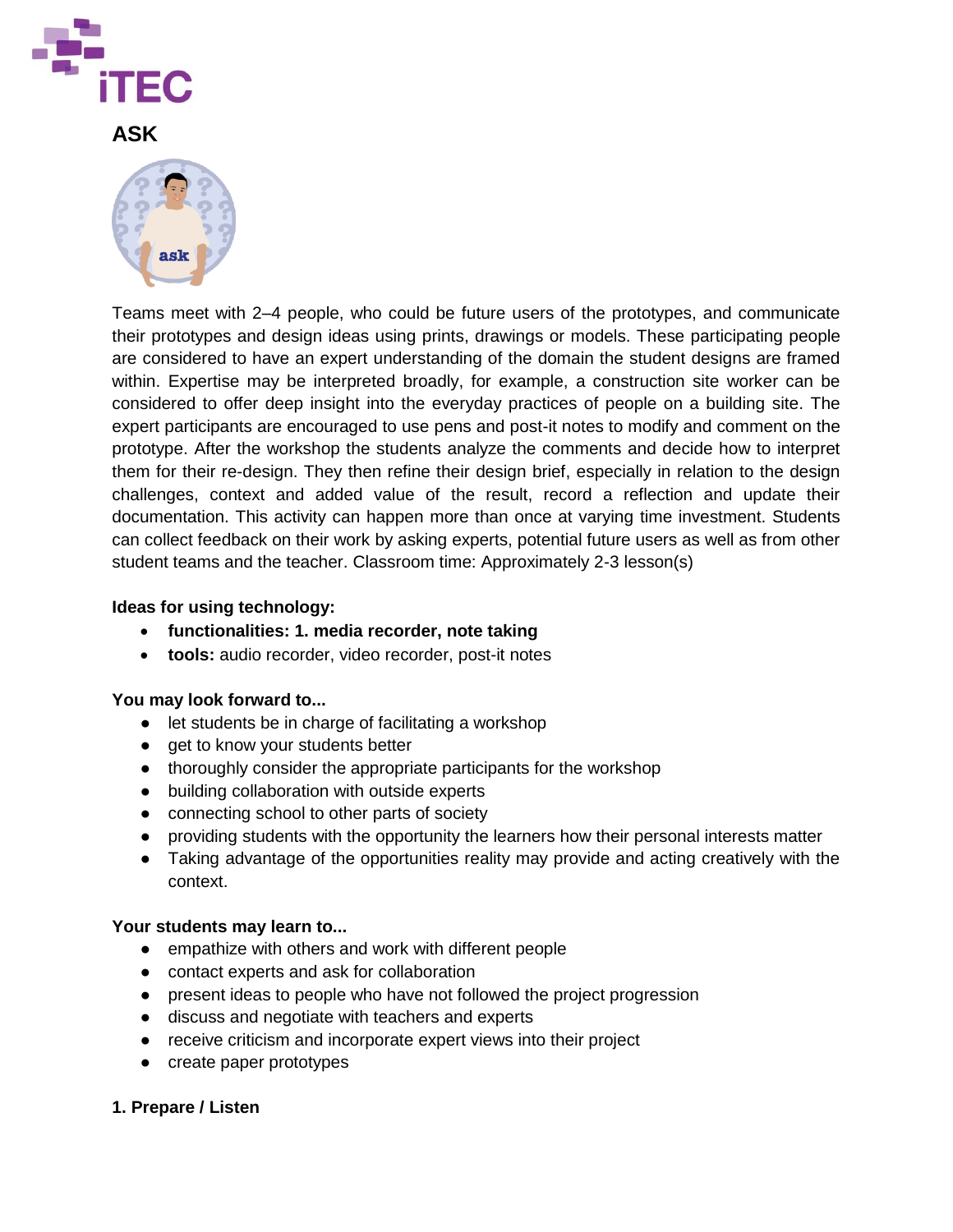

- Listen carefully to the student comments, and shape the activity according to their needs and interests.
- Develop your competence and expertise by using the insights you learned from listening to the reflection recordings for identifying suitable people to ask to comment on the prototypes.
- People working in academia often have a flexible schedule and find it motivating to pass their expert knowledge on to young learners. You may also consider to contact and invite university students.

## **2. Inspire**

- Introduce the activity of facilitating a workshop to the students.
- Teams brainstorm possible experts to invite and open ended questions to ask them. In case they cannot think of anyone, make a few suggestions.
- Each team invites 3–4 people to their workshop and arranges a place and time for it. It is important to thoroughly and seriously consider appropriate participants, and to be able to say how each participant can inform the project. The workshops may happen outside of school, for example at the office of a non-governmental organization, an elderly home etc.
- It might be exciting for the students to contact the experts. Practice with the teams how to approach potential participants.

# **3. Coach / Question / Support**

- Coach the teams by practicing the [workshop](http://itec.aalto.fi/participatory-design/workshop-guidelines/) and providing the them with the workshop [guidelines of the iTEC project](http://itec.aalto.fi/participatory-design/workshop-guidelines/) as an example of this activity within a large scale European project. Support students that exhibit difficulties.
- Ensure that each team has access to workshop material (cameras, notebooks, microphone, post-it notes and pens) and their prototype (or a representation of it).
- Students present their design brief and prototype design to the participants and ask for their comments and ideas. The people may alter the prototypes or draw on them to express themselves better. Students take notes and pictures of the activities and the discussion.
- The teams analyse their notes and the drawings of the people. They may use the MAP activity for this. Prompt them with open ended questions and coach them to go beyond the obvious.
- The teams decide how their prototype and design brief should change based on the analysis.
- The teams record a reflection and document their progress online. Prepare students for receiving constructive criticism and to deal with potentially arisen negative emotions and accepting of criticism as constructive feedback. Questions for that this reflection session could address include: (1) What in our results was good? (2) What needed improvement? (3) What in our way of working needs improvement?

## **4. Assess**